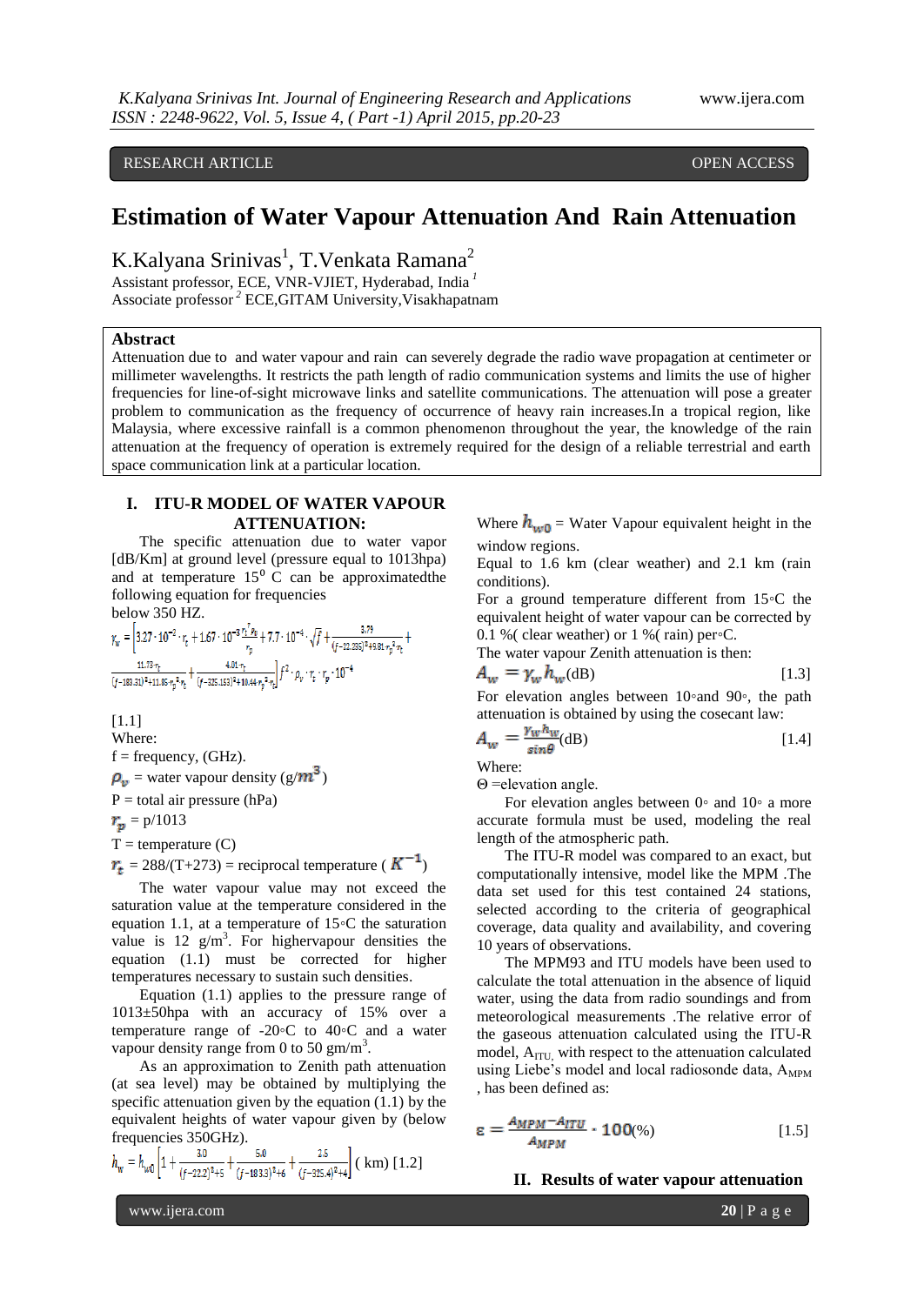

# **III. Calculation of rain attenuation and variation of rain attenuation with elevation angle and probability of period of reference by using Itu-r model:**

Above about 10 GHz, rain attenuation becomes the dominant impairment to wave propagation through the troposphere. Extensive efforts have been undertaken to measure and model long-term rain attenuation statistics to aid communication system design. Measured data is necessarily restricted to specific locations and link parameters. For this reason, models are most often used to predict the rain attenuation expected for a given system specification. In this section, two rain attenuation models are presented that have performed well for many diverse.regions and types of rain: the ITU-R Rain Attenuation Model, and the DAH model. The models are semi-empirical in nature, and they are based on

the relationship relating the specific attenuation  $\gamma$  ( $dB/km$ ) to the rain rate R (mm/hr) through the parameters a and b. The models differ in the methods used to convert the specific attenuation to total attenuation over the path of the rain.

The ITU-R rain attenuation model is the most widely accepted international method for the prediction of rain effects on communications systems. The model was first approved by the ITU in 1982 and is continuously updated, as rain attenuation modeling is better understood and additional information becomes available from global sources. The ITU-R model has, since 1999, been based on the DAH rain attenuation model, named for its authors (Dissanayake, Allnutt, and Haidara). The DAH model has been shown to be the best in overall performance when compared with other models in validation studies. The ITU-R states that the modeling procedure estimates annual statistics of path attenuation at a given location for frequencies up to 55 GHz.

# **2)Steps for determining the expected attenuation exceeded on a given slant-path using itu-r (p.618-5) are as follows**

The input parameters required for the ITU-R Rain Model are:

- Latitude of the earth station  $-\phi$  (deg)
- Altitude of the earth station above mean sealevel –  $h<sub>s</sub>$  (km)
- Point rainfall rate for 0.01% of an average year  $R_{0.01}$  (mm/h)
- Percentage exceedance probability for which attenuation is to be calculated  $-\boldsymbol{p}$
- Elevation angle  $\theta$  (deg)
	- Frequency  $f(GHz)$

*Step 1:*Determine the rain rate for 0.01% of an average year,  $R_{0.01}(mm/h)$ .

The rainfall intensity  $R_{0.01}$  corresponding to the geographical area corresponding to coordinates of our receiving station is must be found. 0.01% corresponds to a signal availability of 99.99% of the year, which means for 0.01% of the year the service will be interrupted. This value is obtained from *ITU-R P.837 Recommendation* paper.

*Step 2:*Determine the rain height at the ground station of interest,  $\boldsymbol{h}_{\boldsymbol{r}}$ .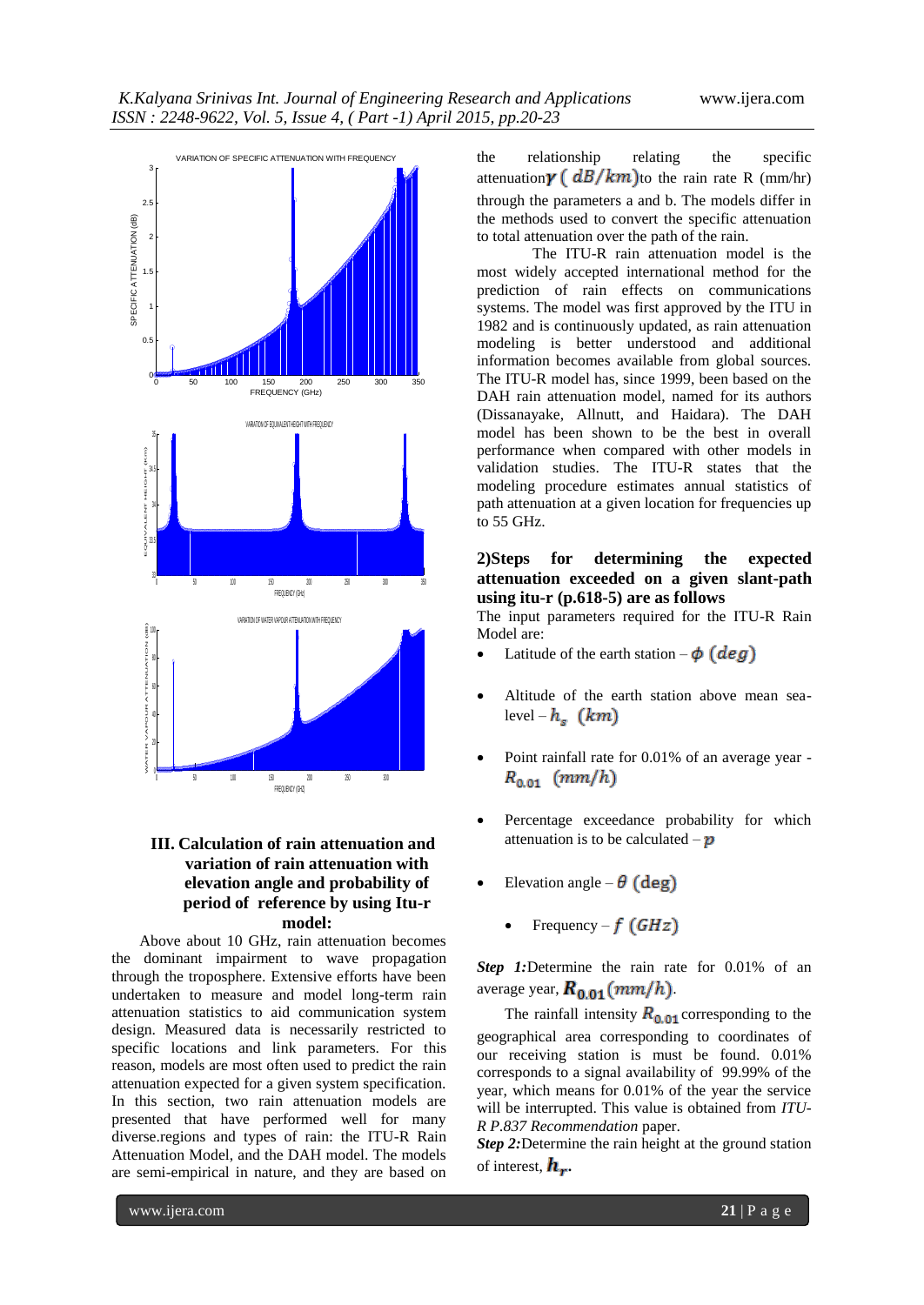Determination of the rain height, which according to the *ITU-R P.839* referenceis given by:

$$
h_r = 4 - 0.075(0-36) \text{ km} \tag{2.1}
$$

*Step 3:* Calculate the slant-path length,  $L_s$ .

The slant path length,  $L_s$ , in the rain is:

$$
Ls = (h_r - h_s)/\sin\theta \tag{2.2}
$$

where  $h_s$  is the height above mean sea-level of the earth station (km).

*Step 4:* Compute the path reduction factor,  $r_{0.01}$ .

The path adjustment factor is given by: r0.01=1/(1+( cosθ/L0)) (2.3)

Where  
\n
$$
LO=35e^{(-0.015/R0.01)km}
$$
\n
$$
\theta = elevation angle (degrees)
$$
\n(2.4)

*Step 5:* Calculate the effective path length in the rain,  $L_{\rm st}$ 

The effective path length in the rain is given by:

Le= $L_s$  r0.01 km (2.5)

**Step 6:**Calculate the specific attenuation,  $\gamma$  (  $dB/km$  )

Calculate the specific attenuation

 $\gamma$  (  $dB/km$ ) using frequency and polarization dependent coefficients  $\boldsymbol{k}$  and  $\boldsymbol{\alpha}$  and the rainfall rate  $R_{0.01}(mm/h)$ , determined from *step 1*, by using:

 $γ=k(R0.01)$ <sup> $\alpha$ </sup> dB/km (2.6) **Step 7:** The attenuation exceeded for 0.01% of an average year, $A_{0.01}$ , is obtained from:

 $A0.01 = \gamma$  Le dB (2.7) *Step 8:*The estimated attenuation to be exceeded for other percentages of an average year, $A_{\nu}$ , in the range 0.001% to 1.0%, is determined from the attenuation to be exceeded for 0.01% for an average year:

$$
A_p = A_{0.01} \times 0.12p^{-(0.546 + 0.043 \log p)} dB \dots \tag{3.18}
$$

*Note:* The attenuation due to rain does not only deteriorate the quality of the signal, it also increases the atmospheric noise collected by the ground station antenna, which is given by the equation:

$$
T_{rain} = T_m \left( 1 - 10^{-L_{rain}/10} \right) \dots \tag{3.19}
$$

Where:

 $L_{rain}$  = total attenuation due to rain (dB)

 $T_m$  = effective temperature of the medium =  $(280K$  for clouds  $260K$ for rain

#### **Variation of rain attenuation with elevation angle**



**Tabular Form Showing Variation Of Rain Attenuation With Elevation Angle And Probability Of Period Of Reference On 01.09.2010** :

| $\theta$ /<br>prob%   | 0.0100  | 0.0160  | 0.0270  | 0.0450  | 0.0770  |
|-----------------------|---------|---------|---------|---------|---------|
| $\theta = 10^{\circ}$ | 44.9819 | 37.5756 | 30.4584 | 24.5691 | 19.3954 |
| $\theta = 20^{\circ}$ | 30.0976 | 25.1419 | 20.3798 | 16.4393 | 12.9775 |
| $\theta = 30^{\circ}$ | 23.1429 | 19.3324 | 15.6706 | 12.6406 | 9.9788  |
| $\theta = 40^{\circ}$ | 19.2747 | 16.1011 | 13.0514 | 10.5278 | 8.3109  |
| $\theta = 50^{\circ}$ | 16.9558 | 14.1640 | 11.4812 | 9.2613  | 7.3110  |
| $\theta = 60^{\circ}$ | 15.5569 | 12.9954 | 10.5340 | 8.4972  | 6.7079  |
| $\theta = 70^{\circ}$ | 14.7863 | 12.3517 | 10.0122 | 8.0763  | 6.3756  |

## **IV. Conclusion**

Radio wave propagation through the earth's atmosphere will experience reduction in signal level due to the water vapour and rain parameter present in the transmission path. Accurate estimation of radio waves propagation impairments that affect link quality and availability and determination of the signal performance are essential to design a reliable satellite or terrestrial communication systems and earth terminals networks.